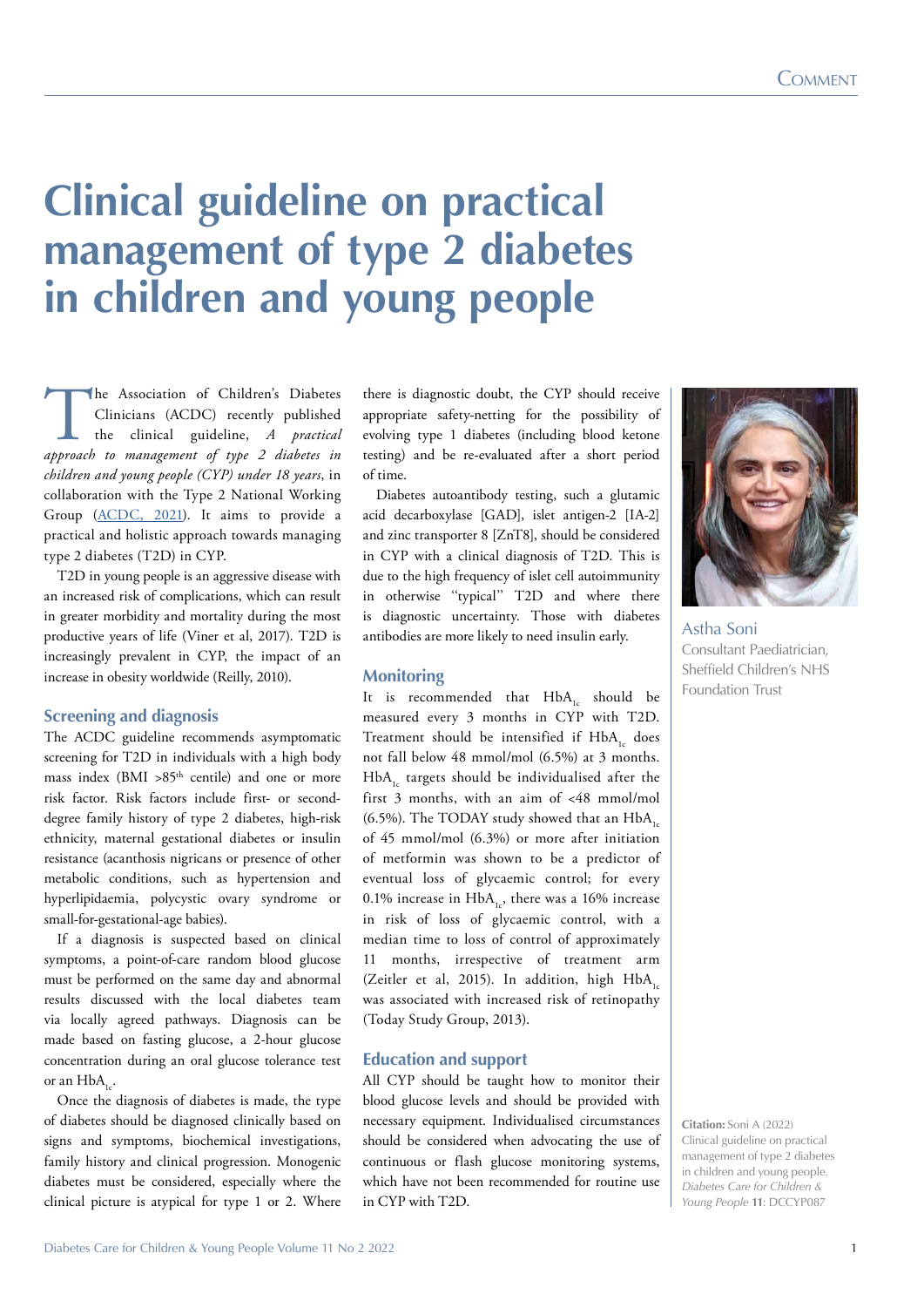*"A team involving a dietitian, specialist nurse and psychologist support is key to improve outcomes."*

## **Multidisciplinary team approach**

The guideline has recommended a multidisciplinary team (MDT) approach to support management in CYP with T2D. A team involving a dietitian, specialist nurse and psychologist support is key to improving outcomes. T2D should be managed in the secondary care setting, with close integration with primary care. Primary care should also be involved in the child's care in line with a wholefamily approach. Additional resources, such as social prescribing and exercise prescription, are also useful. Multi-agency working should be included in the MDT approach. Emphasis on collaboration with an adult diabetes MDT team is essential, ideally through a young adult service, to enable seamless transition and provide support with complex cases.

# **Diabetes education**

Individualised structured diabetes education should be provided to CYP with T2D and their carers at the time of diagnosis. This should then be revised soon after diagnosis, then annually or more frequently dependent on individual need. [TODAY](https://today.bsc.gwu.edu/home) [Standard Diabetes Education](https://today.bsc.gwu.edu/home) and [iCAN](https://www.leicestershospitals.nhs.uk/aboutus/our-news/press-release-centre-archive/?EntryId8=63569) are two existing programmes that can be used.

# **Treatment considerations**

#### **Weight reduction**

Weight reduction as part of a strategy to reduce BMI should form part of diabetes management in CYP with T2D, as this has been associated with better glycaemic outcomes. CYP with T2D should be offered a family-based weight loss programme based on a range of personalised diet strategies, physical activity and behavioural interventions to treat obesity. An individualised and family-wide approach to dietary modification is essential. A specialised paediatric diabetes dietitian should work together with the family to identify potential diet and lifestyle changes and formulate a plan with SMART goals.

Physical activity levels recommended for CYP with T2D are the same as for those without T2D (60 minutes per day of moderate/vigorous physical activity to improve body composition and insulin sensitivity). Physical activity is likely to have multiple beneficial effects on health beyond glycaemic control.

# **Mental health**

The SEARCH study reports that young people older than 10 years of age with T2D have a much higher risk of moderate-to-severe depression than young people with type 1 diabetes (Hood et al, 2014). It is recommended that CYP must have ongoing access to mental health professionals who are involved with the diabetes team. There should also be regular mental health screening for CYP with T2D.

#### **Medication**

The guideline recommends the use of metformin as first-line treatment in metabolically stable individuals  $(HbA, \leq 69.4 \text{ mmol/mol}$  [8.5%]). The goal of treatment should be to attain HbA<sub>15</sub><48 mmol/mol (6.5%). It is advised that liraglutide should be added to metformin before considering the use of insulin. Basal insulin should be started in newly diagnosed CYP if their  $HbA$ <sub>1c</sub> is >69 mmol/mol (8.5%), with an aim of weaning insulin once target HbA<sub>1</sub> is achieved.

As there is a lack of published evidence, there has been no positive recommendation for the use of any other group of drugs. For post-pubertal young people not achieving adequate control despite metformin  $\pm$  liraglutide and  $\pm$  insulin, the use of a sodium–glucose cotransporter 2 (SGLT2) inhibitor could be considered cautiously following discussion with diabetologists who work with adults with diabetes and are therefore more experienced with this drug class.

#### **Bariatric surgery**

There is a clear benefit of bariatric surgery in adolescents with BMI >35  $\text{kg/m}^2$  in terms of improving T2D. It is recommended as a treatment option for obesity-related T2D in obese CYP who are demonstrating inadequate response to pharmacological treatments within 12–18 months, to avoid reduction in beta-cell mass.

#### **Complications**

Glycaemic control improves microvascular risk. Unfortunately, however, the increased risk of a major adverse cardiovascular event (MACE) in adults with T2D is not reduced by improved glycaemic control. Additional measures, including